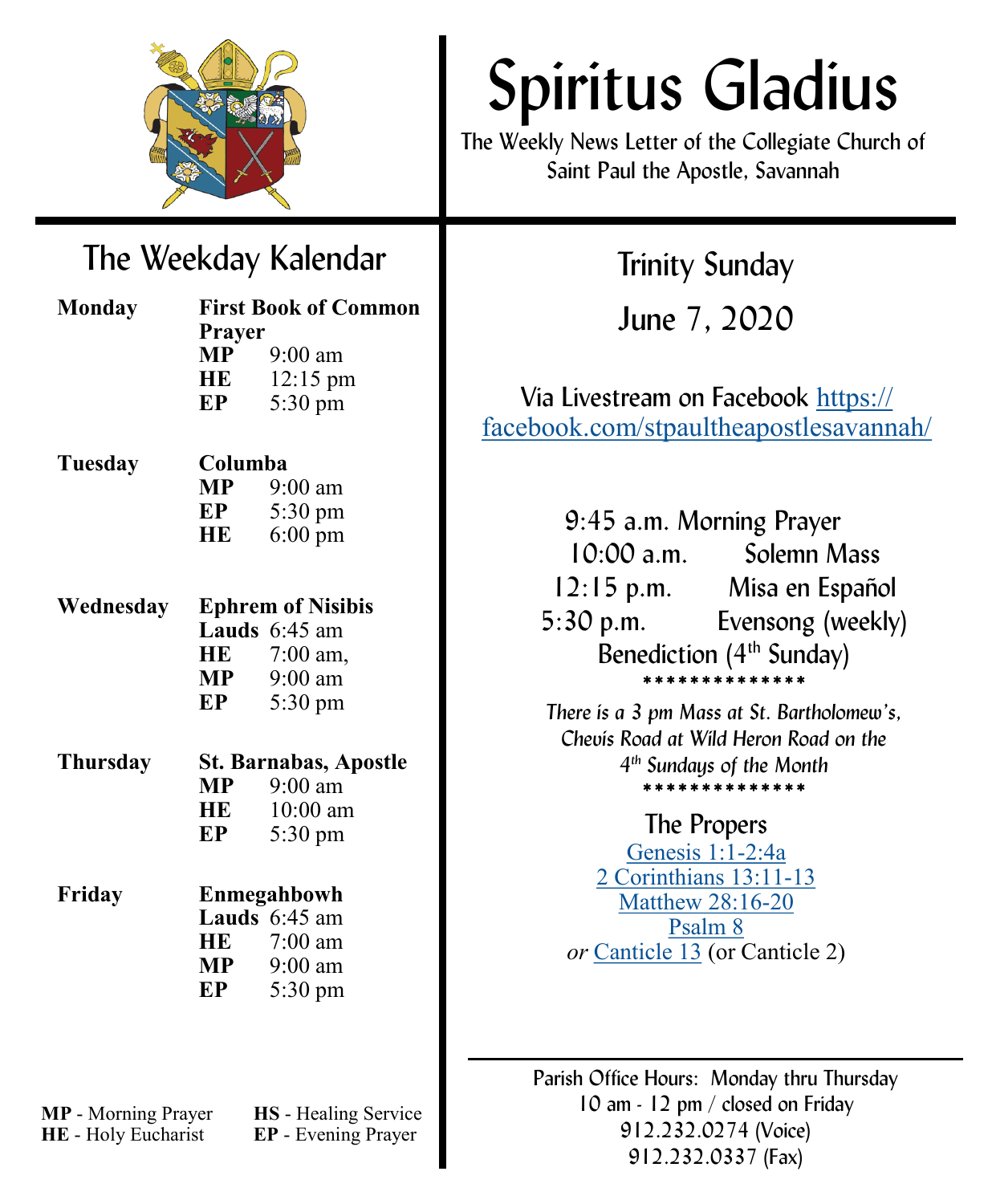# REFLECTIONS

## White People's Work Avoidance [SCOTT ANSON BENHASE](https://www.facebook.com/scott.a.benhase)

For months on end, we had a broken wooden floor register in our kitchen. It was a real safety hazard. Because the wooden slats were shattered, one of our dogs could've had her paw go through and get stuck, or even worse, severely damage her leg. It was also a trip hazard for humans. So, I'd be in the kitchen, see the broken register and say to myself: "I should do something about that." You see, in the division of labor in our household, I'm the "fixit guy" (no one wants me cooking, trust me on that). Kelly never complained I wasn't doing my job. She just took a flat plastic pot holder and placed it over the broken register. That worked except when the HVAC kicked in, the air coming out of the register would blow the pot holder off the gaping hole. But I never got around to replacing the register for well over six months. It was hardly a big deal to fix it. All I had to do was buy a new one and install it. It was classic "work avoidance," the kind psychologists write about.

White people (like me) in our country are suffering from classic work avoidance when it comes to racism. We see it in the incarceration rates and the police killings. We see it in the inequality of our schools. We hear it, most disturbingly, coming out of the mouths of some of our most prominent elected leaders. And when we do, we cringe and say: "I should do something about that." But then we don't. When psychologists address work avoidance, they see it as a problem rooted in anxiety. We see the work we have to do, but since it makes us anxious, we just avoid doing it. Of course, that doesn't work. We even know it won't work, yet we avoid addressing the problem anyway. This avoidance behavior actually makes matters worse, raising our anxiety even more, not to mention our feelings of guilt and shame for our avoidance behavior.

That explains why so many white people don't do anything about our racism. And it also explains why racism is so persistent. It just won't go away as long as we avoid actually addressing it for the problem it is. Some of the avoidance behavior I hear sounds like this: "I don't see people's color" or "my family didn't own slaves so it's not my problem" or "growing up, I never learned to hate." While each of these may be partially true for some (although I'm skeptical), we live in a culture inbred with policies and practices that assume white superiority. When we refuse to recognize this inherent reality, we give ourselves permission to avoid our work.

I admit waking up to the reality of my complicity in racism isn't a pleasant experience. Maybe now, given the horrible killing of Mr. Arbury in Georgia and Mr. Floyd in Minnesota, our work avoidance will finally hit home? Instead of doing things to make ourselves feel better (reading books about racism, watching documentaries describing racism, going to a Civil Rights museum, etc.), maybe we can vote for people who speak against racism and tangibly act to end it? Such action is not about us feeling better about ourselves, because racism isn't about how we feel. It's about how our social, political, and economic systems maintain racial inequality. Psychologists tell us that to overcome work avoidance we have to learn to tolerate uncomfortable feelings, recognize the real cost of avoidance, and then act. Covering the gaping hole of racism won't solve the problem. That's just work avoidance. We have to act. +Scott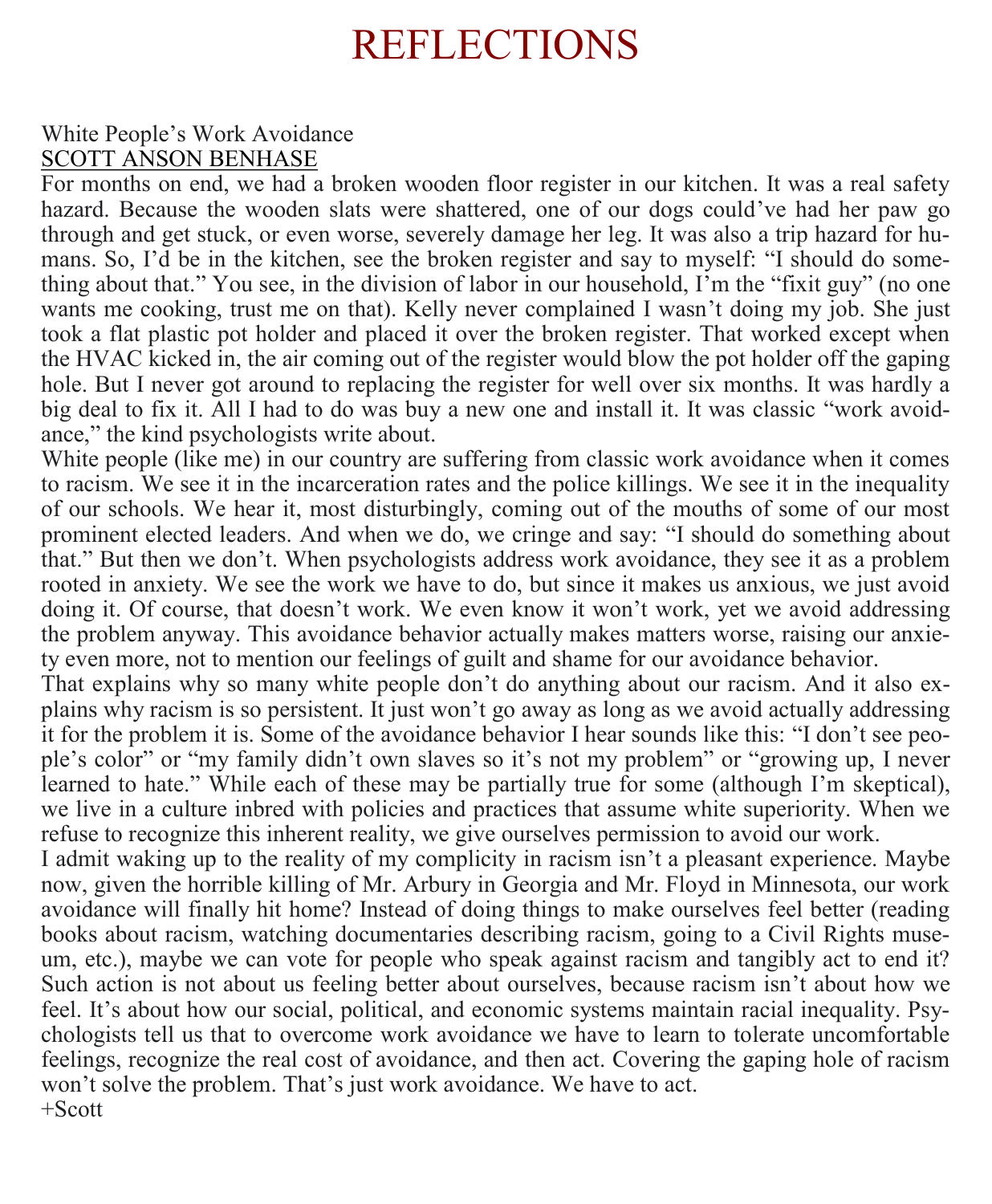# Parish News and Events



*The Trinity, Andrei Rublev, 15th Century, Moscow*

#### **Trinity Sunday**

*You may access the readings for this Sunday at: www.[lectionarypage.net](https://www.lectionarypage.net/)*

#### **Study Questions on the Sunday Readings Genesis 1:1-2:4a**

This is the first of the two creation accounts in Genesis. In this account, which comes from what is known as the priestly tradition, God created, God spoke, and God established order from chaos.

*In what ways does this creation story reflect your relationship with God?*

*Do you know of any ways this story has been used to mistreat others?*

*Hearing this creation story today, how do you think our Triune God is calling us today? What are some of our responsibilities to care for God's creation?*

are the words that flow through my head as I read through Psalm 8. Who am I, that this cosmic and powerful God, who so beautifully crafted the world, would notice me?

*Faith is not an easy journey. Have there been times where you have felt distant from God? What brought you close again? We believe in a triune God. How do you understand the Trinity in your faith? Is it confusing? Does any of it make sense? Do you relate to one person of the Trinity more than another?*

# **2 Corinthians 13:11-13**

This is the end of Paul's second letter to the Corinthians, also called its final exhortation. Paul is writing to the church in Corinth, which, through previous visits and letters, he knew was facing significant challenges – especially around division and community.

*Imagine Paul were writing a letter to your congregation. What would that letter include? What would Paul point out as strengths and gifts, and what would Paul point out as things needing to be changed or improved?*

## **Matthew 28:16-20**

A large part of our identity as Christians is exploring how different aspects of Christian life – baptism, the Bible, Eucharist, worship, and prayer – play out as people who are connected to many other systems. Jesus tells us not to force our ways on other people, but to explore how the ways we live as Christians connect with the other people in our lives.

*Do you have any experiences of going out to proclaim Christ that were healthy and life-giving or negative and unhealthy?*

*This Bible study was written by Melina Dezhbod of Virginia Theological Seminary.*

#### **Psalm 8**

"Who am I, that God would notice me?" These